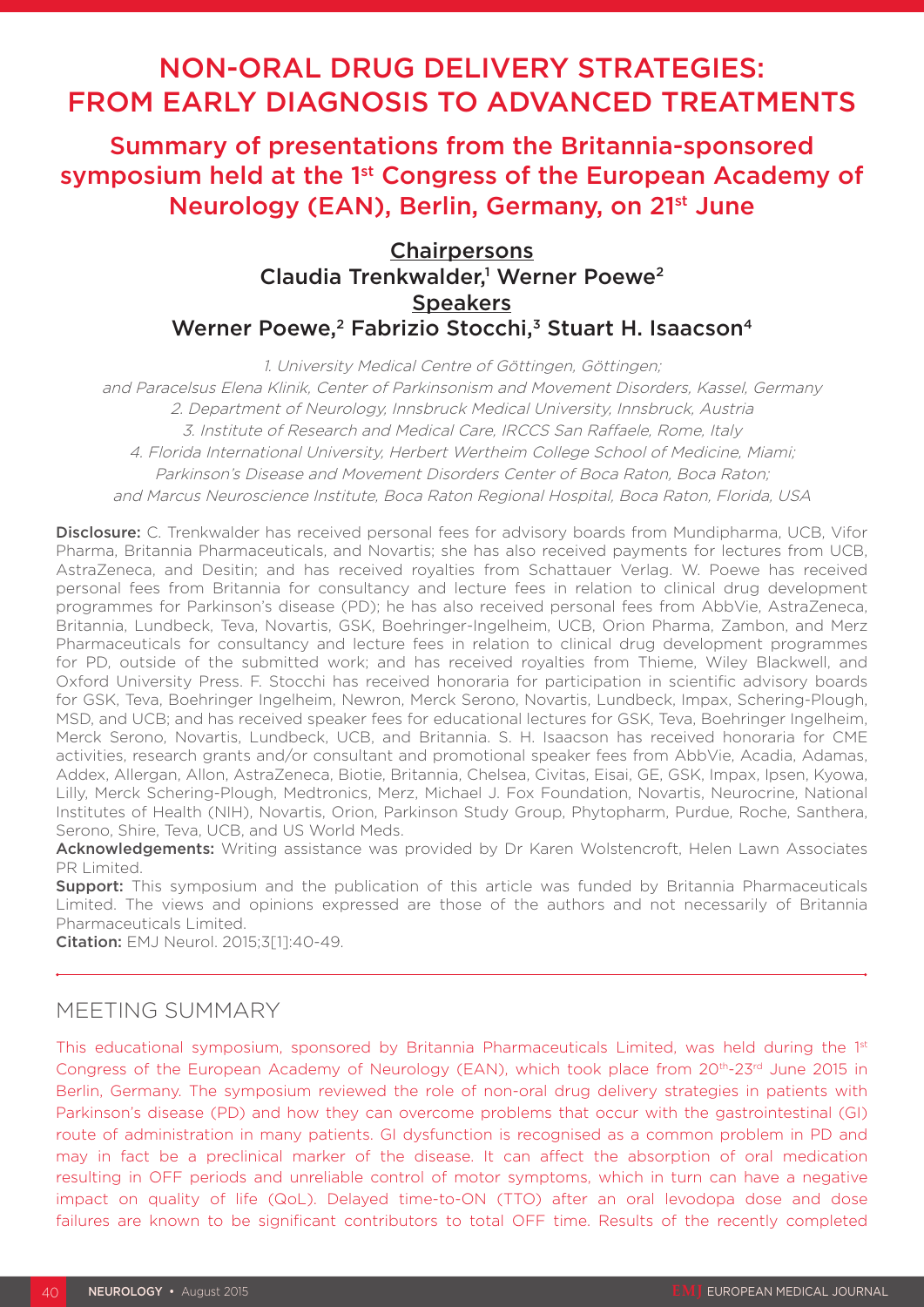AM-IMPAKT trial in patients with morning akinesia due to a delay in the onset of oral levodopa effect demonstrate that apomorphine intermittent injection (penject) is able to provide rapid and effective resolution of such complications, restoring patients to the ON state quickly and allowing them to get on with their daily activities.

### Gastrointestinal Dysfunction in Parkinson's Disease

#### Professor Werner Poewe

Prof Poewe reminded delegates that while PD is traditionally considered to be primarily a movement disorder, it is in fact a multi-system disease and affects areas of the brain that are not directly involved in motor control, for example the hypothalamus, locus coeruleus, and raphe nuclei of the brainstem. $1-3$  PD pathology also extends into the peripheral autonomic nervous system involving sympathetic ganglia, cardiac sympathetic efferents, and the enteric nervous system (ENS).

The PRIAMO study<sup>4</sup> was a multicentre survey that interviewed 1,072 consecutive PD patients at different stages of disease (treatment-naïve, stable, and complex) over a period of 12 months at 55 centres in Italy to assess the prevalence of nonmotor symptoms (NMS) in PD and their impact on QoL. The results found that 98.6% of patients with

PD reported the presence of NMS. They occurred across all disease stages and many patients experienced multiple symptoms – the mean number of NMS per patient in the survey was 7.8. Notably, GI symptoms were present in 45% of newly diagnosed, untreated patients, 60% of those with stable disease, and 72% of those with complex disease (Figure 1).

Prof Poewe commented that, in many cases, if patients were not specifically asked about these symptoms, they might be overlooked. He highlighted the results of a study of 89 PD patients who undertook a validated NMS questionnaire (NMSQ), which was compared with standard neurology clinic reporting in case notes.<sup>5</sup> Results of NMSQ found a mean of 11 different NMS per patient. In contrast, chart review showed a mean of 4.8 NMS per patient, suggesting that some symptoms remain under-reported by patients unless questioned. In this study, constipation was reported by 48%, highlighting that GI problems are a frequent non-motor issue in PD.



Figure 1: Prevalence of non-motor Parkinson's disease symptoms in patients with treatment-naïve, stable, and complex disease: results of the PRIAMO study.4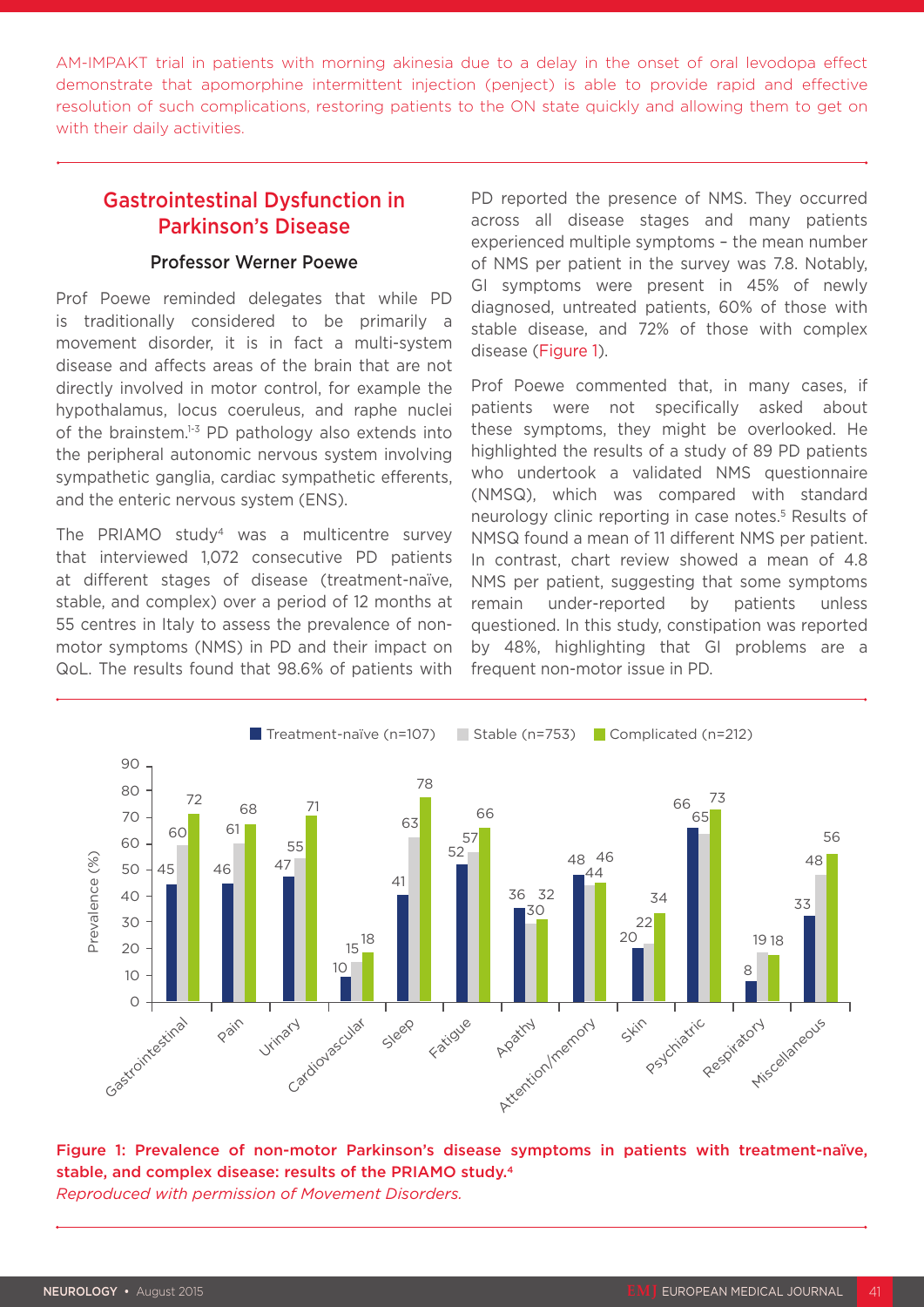

Figure 2: Levodopa dose is predictive of the development of dyskinesia and wearing-off: results of the STRIDE-PD study.17

\*Rates at study termination. *Reproduced with permission of Movement Disorders.*

GI dysfunction in PD patients is now known to occur at all levels of the GI tract.<sup>6,7</sup> Common clinical features include sialorrhoea (drooling), dysphagia, gastroparesis, colonic dysmotility (constipation), and anorectal dysfunction. These symptoms have a range of clinical consequences for patients, and in some cases can be a burden for their caregivers too, resulting in social embarrassment, reduced appetite, weight loss, aspiration of food, and impact on effective absorption of oral PD medication.

It is now recognised that development of NMS can precede the onset of motor symptoms in PD. A recent study was undertaken to investigate the timing of onset of NMS in PD and the possible association with motor phenotype using a custommade questionnaire in 109 newly diagnosed, untreated PD patients and 107 age and sexmatched healthy controls from 11 centres in Spain and Austria.<sup>8</sup> Seventeen of 31 different NMS were found to be more common in PD patients than in controls (p<0.05). Notably, in >50% of PD patients, NMS preceded the onset of motor symptoms. The symptoms reported more frequently in the 2-10-year premotor period were smell loss, mood disturbances, taste loss, excessive sweating, fatigue, and pain. Constipation, dream-enacting behaviour, excessive daytime sleepiness, and postprandial fullness were frequently perceived more than 10 years before motor symptoms occurred.

The natural history of PD is characterised by a gradual decline in striatal dopamine through the preclinical and prodromal stages, eventually reaching an 80% deficit which is indicative of a diagnosis of PD and represents a 50% loss of neurons in the substantia nigra. The identification and characterisation of prodromal NMS of PD is the subject of considerable research. In the case of GI dysfunction, studies by Abbott and colleagues $9$ found that constipation and infrequent bowel movements were associated with a significantly elevated risk of future PD (p=0.005). Further studies by this group found evidence that constipation can predate the extrapyramidal signs of PD and could be one of the earliest markers of the beginning of the PD process. The preclinical phase of PD is often characterised by the presence of incidental Lewy bodies (ILB). Assessment of bowel movement frequency in 245 men, aged 71-93 years without clinical evidence of PD who later received post-mortem examinations, found that the percentage of brains with ILB declined with increasing bowel movement frequency (p=0.013).10

There is a substantial need for an accurate early diagnostic test for PD, and with this in mind, researchers have been focussing on the potential link between ENS pathology and preclinical or prodromal PD. Alpha-synuclein is the primary structural component of Lewy bodies and its aggregation is thought to play a critical role in the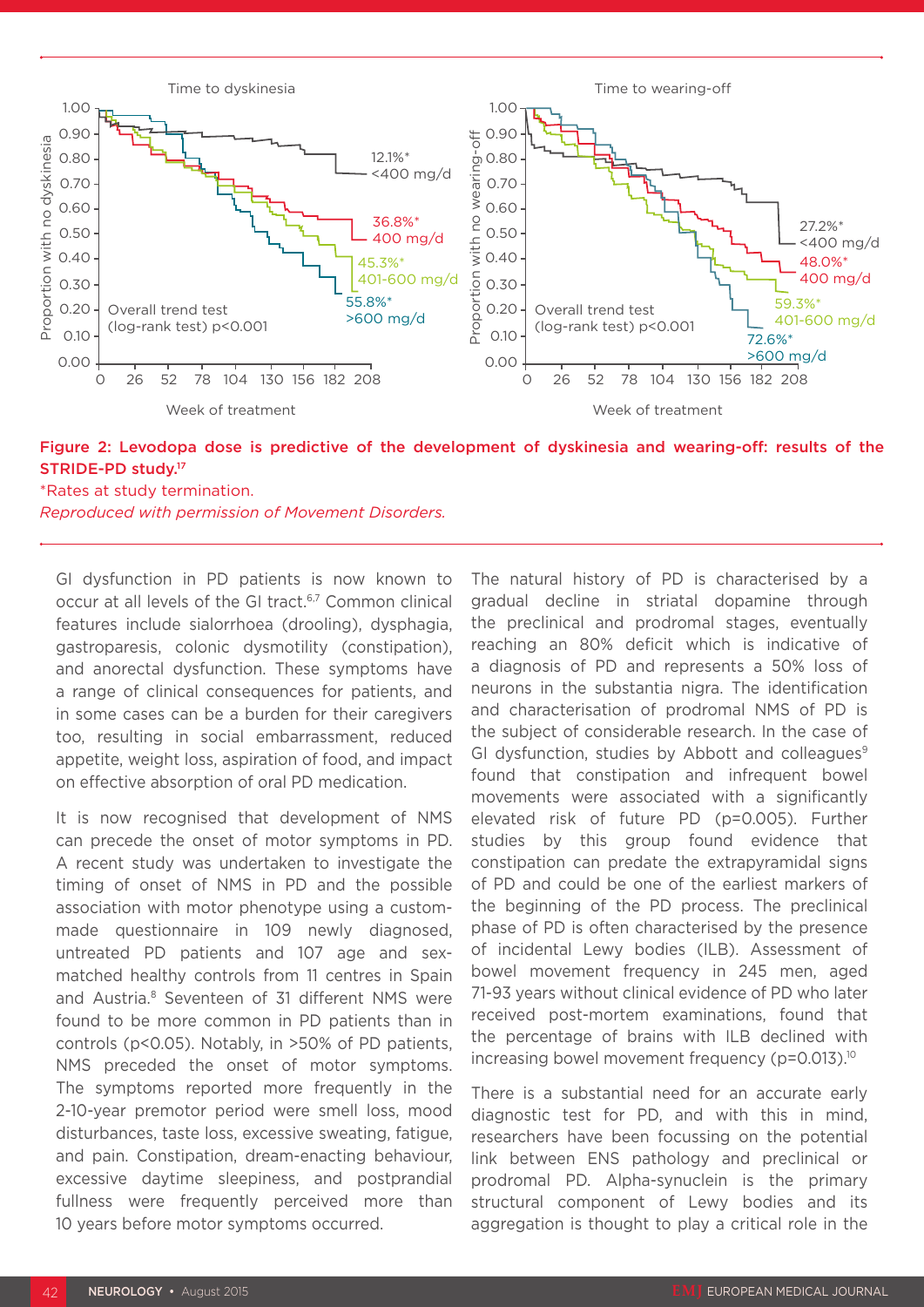development of PD. Alpha-synuclein pathology has been found in body tissues outside of the brain not usually associated with PD. A recent study has suggested that alpha-synuclein may be present in colonic biopsy tissue in early or even prodromal PD before the development of characteristic PD motor symptoms, and may therefore be a potential diagnostic biomarker for pre-motor PD.<sup>11</sup> Archival colon biopsy samples obtained 2-5 years before PD onset were analysed for three patients with PD. All patients showed immunostaining for alphasynuclein at least 2 years before the first motor PD symptom occurred. In contrast, no corresponding alpha-synuclein immunostaining was seen in 23 healthy controls.

Prof Poewe concluded by highlighting that many aspects of GI dysfunction in PD are now recognised to have a significant potential impact on oral drug delivery and hence clinical efficacy.12 Difficulties in swallowing can lead to adherence problems in patients receiving oral medication. Delayed gastric emptying (gastroparesis) can lead to a reduction in the speed of oral levodopa delivery to its site of absorption in the small intestine, resulting in a 'delayed ON' or even dose failure. Competition between levodopa and proteins for transport across the GI mucosa can result in unpredictable drug responses. The OFF periods that the patient experiences will result in motor and nonmotor fluctuations that have a negative impact on their QoL, and so Prof Poewe considered that it was important that alternative therapeutic interventions were sought in such cases.

### Wearing OFF and Delayed ON – Motor and Non-Motor Fluctuations

#### Professor Fabrizio Stocchi

Prof Stocchi described how 'ON–OFF' fluctuations in PD patients receiving chronic oral levodopa therapy were first described by Marsden and Parkes in 1976.13 Motor complications include both motor fluctuations and dyskinesias. Motor fluctuations can include predictable end-of-dose 'wearingoff' phenomena, peripheral problems such as delayed ON (for example morning akinesia) or 'no ON' (dose failure), and unpredictable ON–OFF periods. Dyskinesias may be peak-dose effects, distressing and painful diphasic dyskinesias, or painful OFF-period dystonia. He highlighted how debilitating and distressing these different motor complications can be in the real-life setting with a

series of patient videos. In addition to classical motor fluctuations, many PD patients also experience non-motor fluctuations, such as anxiety, panic attacks, pain, fatigue, mood changes, urinary urgency, and swallowing difficulties.14

Wearing-off is commonly associated with the later stages of PD. However, a review of preclinical and clinical data suggest that fluctuations in the response to levodopa may appear much earlier than previously thought, and can be present in patients with early disease.<sup>15</sup> Prof Stocchi presented the results of the DEEP study (Early DEtection of wEaring off in Parkinson disease),<sup>16</sup> which was undertaken to assess the frequency of wearing-off in PD patients and its impact on QoL using a validated screening tool, WOQ-19. These results showed that the frequency of wearing-off increased with duration of disease such that, after 10 years, around 80% of PD patients experienced wearing-off phenomena.

Prof Stocchi went on to highlight some of the risk factors underlying complications in PD. He reviewed a secondary analysis of the STalevo Reduction In Dyskinesia Evaluation in Parkinson's Disease (STRIDE-PD) study that had investigated the effect of levodopa dose and other risk factors on the development of dyskinesias and wearing-off. The results demonstrated that time to development of dyskinesias and time to wearing-off both correlated with the dose of oral levodopa (Figure 2).17 Multivariate analyses showed that factors predictive of dyskinesia included young age at onset, higher levodopa dose, low body weight, female gender, and more severe Unified Parkinson's Disease Rating Scale (UPDRS) Part III scores. Predictors of wearing-off included higher baseline UPDRS scores, higher levodopa dose, and the female gender.

Motor complications in PD patients are recognised to have a significant impact on QoL.<sup>18</sup> This was investigated in 143 patients with PD who were evaluated using the Hoehn and Yahr scale and the motor part of the UPDRS. In addition, a specific PD QoL questionnaire (39-item version, PDQ-39) was used. Motor complications, including early morning akinesia, nocturnal akinesia, end-of-dose fluctuations, paradoxical fluctuations, and unpredictable OFFs, were found to significantly worsen the PDQ-39 Summary Index of patients with PD. The dimensions of mobility, activities of daily living, stigma, and communication were most strongly affected.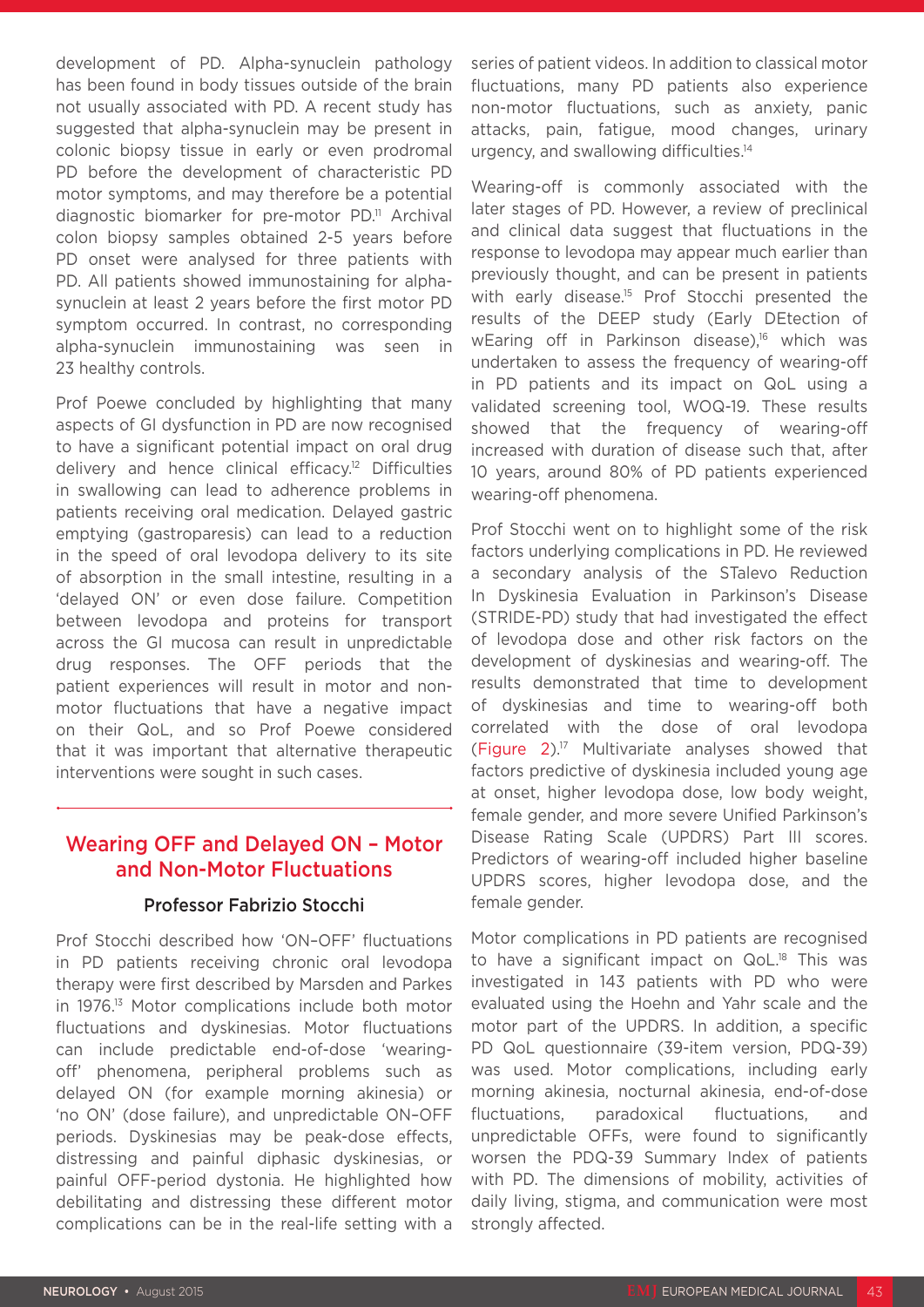Prof Stocchi described an ongoing study, the Time to ON Questionnaire in PD (TOQ-PD), which is a survey being undertaken in PD patients attending a routine clinical appointment to help characterise their early morning OFF problems (unpublished data). This pilot study is a non-interventional, outpatient study being conducted in 90 consecutive patients treated in movement disorders centres. As part of the inclusion criteria, patients, in the opinion of the prescribing physician, had to be able to understand and describe the changes in ON and OFF clinical status. A total of 25% of patients felt that their medication was taking >1 hour to work. Almost 52% of patients found it troublesome when their first daily dose of levodopa took longer than usual to work (delayed ON), did not work well (suboptimal ON), or did not work at all (dose failure). In the case of the mealtime dose of levodopa, this figure was 56%. Patients also described a range of problematic symptoms that occurred while waiting for their levodopa to work, including slowness, stiffness, and difficulty walking.

Prof Stocchi also recognised the contribution of peripheral factors to delayed ON and dose failure with oral levodopa, for example swallowing difficulties which he clearly illustrated with a series of endoscopic videos. Swallowing abnormalities in PD patients include abnormal lingual control of swallowing, lingual festination, delayed swallowing reflex (a tendency of parkinsonian patients to swallow during the inspiration phase increasing the possibility of aspiration), and repetitive or involuntary reflux from the vallecula and piriform sinuses into the oral cavity. These troublesome symptoms need careful management and might require a change in the type of food and diet consumed. Dopaminergic drugs may improve swallowing; however, alternative routes of administration such as transdermal therapy, subcutaneous infusion, or intraduodenal infusion should be considered.

Gastroparesis, or delayed gastric emptying, is common in PD, resulting in postprandial fullness, nausea, vomiting, and impaired drug absorption that in turn leads to delayed ON or no ON.19 Recently, delayed TTO and dose failures have been recognised as a significant proportion of total OFF time, comprising more than twice the duration of wearing-off in PD patients.<sup>20</sup> This was illustrated clearly in a pharmacokinetic study of levodopa given every 4 hours undertaken by Prof Stocchi, which revealed a substantial proportion of OFF time over the day, and particularly delayed ON (unpublished data).

In view of the high prevalence of GI dysfunction in PD patients and its impact on the efficacy of oral medication, a range of alternative PD medication formulations and routes of administration have been investigated in this setting with varying degrees of success. These include liquid levodopa, transdermal dopamine agonists, subcutaneous apomorphine, and intraduodenal levodopa infusion.

Prof Stocchi also reviewed the strategies that had been investigated to tackle the phenomenon of wearing-off.21 Standard oral formulations of levodopa result in pulsatile dopaminergic stimulation and are not able to maintain steady plasma levels throughout the day. Therefore, continuous dopaminergic stimulation (CDS) has been proposed to more closely mimic the physiological situation and help overcome the motor complications that occur with standard oral therapy.22-25 Other options include modifying the timing or formulation of levodopa, modifying the actions of levodopa by using catechol-Omethyltransferase (COMT) inhibitors (entacapone, tolcapone), the use of longer-acting dopamine agonists (such as pramipexole, ropinirole, rotigotine, apomorphine, or pergolide), or by modifying the actions of dopamine at the synaptic level by using a monoamine oxidase B (MAO-B) inhibitor (rasagiline).

One option for CDS that is backed by considerable clinical experience is continuous apomorphine infusion: it has proven efficacy for PD patients with motor fluctuations that are uncontrolled by conventional oral or transdermal medication and is well tolerated. In a recent review, the data for 390 patients from 21 open-label uncontrolled studies were pooled.26 The results showed a 58.2% average OFF time reduction (range 38-80%) and a levodopa-sparing effect with a 45.9% reduction in levodopa-equivalent dose during an observation period of 24.8 months (6-57 months). In the case of dyskinesias, 6 of 11 long-term studies showed ~50% reduction in duration and ~45% reduction in severity of dyskinesias with continuous apomorphine infusion.27 Biphasic and peak-dose dyskinesias showed the best response to therapy. A study by Prof Stocchi's own research group showed a significant and sustained reduction in the severity of dyskinesias with long-term use of continuous apomorphine infusion over a period of 5 years.<sup>28</sup>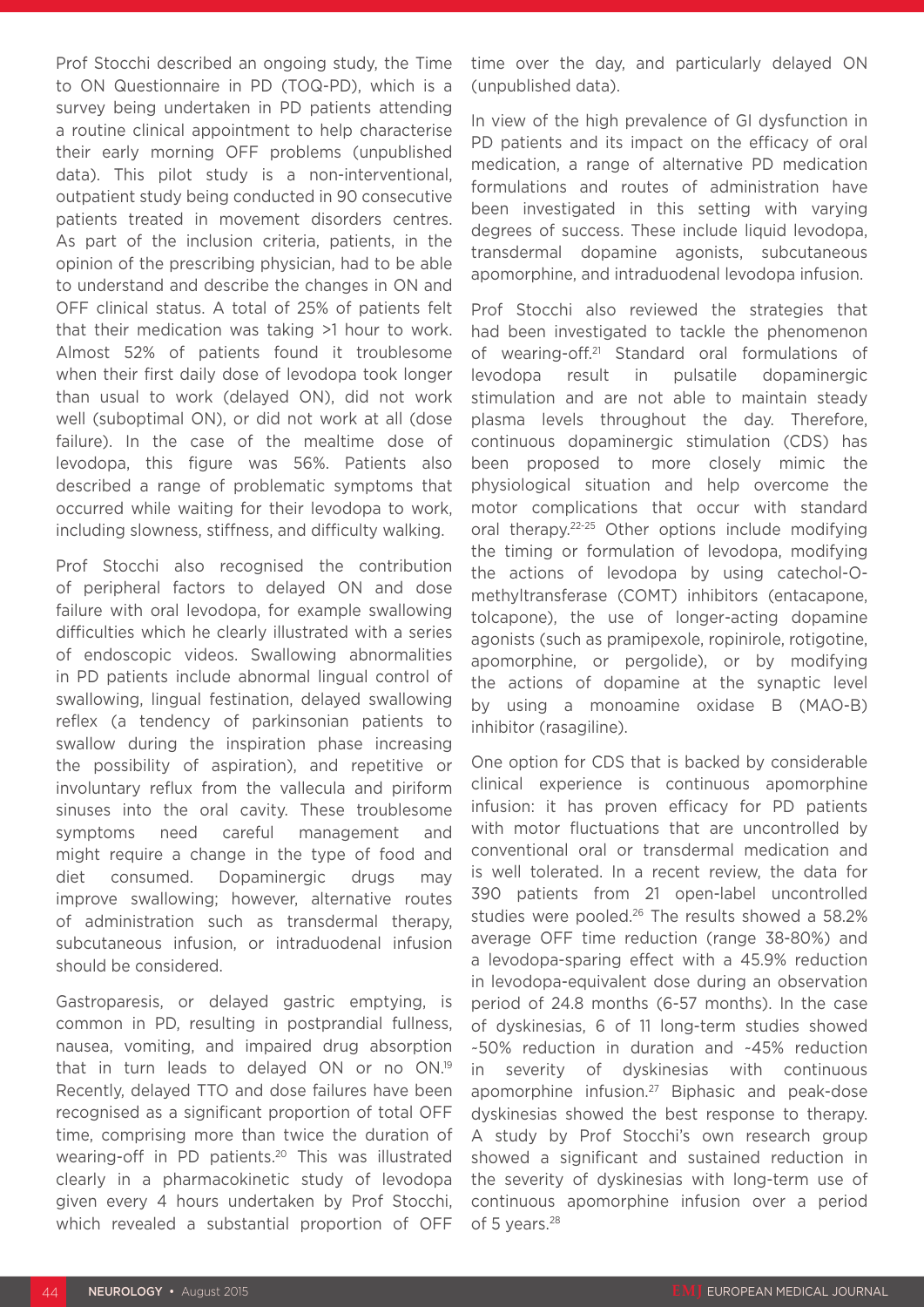As with all therapeutic interventions, Prof Stocchi noted that it was important to select the right patient in order to maximise the success of treatment. He advised that continuous apomorphine infusion should be considered in all PD patients who develop features of complicated disease irrespective of their age or disease duration. This should include patients who have become progressively disabled, those who experience increasing or long OFF periods, those who have moderate-to-severe dyskinesias, and those who are already suffering with motor complications or who have developed levodopa-induced dyskinesias. PD patients who might not be suitable for this treatment option include those with a poor response to levodopa; those with severe cognitive impairment; patients with contraindications such as hepatic insufficiency, pregnancy, or lactation; patients without support to help them manage the infusion device; and those with excessive skin problems.

Prof Stocchi concluded his presentation by noting that continuous apomorphine infusion has several advantages over other CDS options for PD patients who experience motor fluctuations despite optimised oral medication. Importantly, it is the least invasive of the three advanced therapies (apomorphine infusion, intrajejunal levodopa infusion, and deep brain stimulation) and is completely reversible. Apomorphine infusion is practical to use – it can be initiated during inpatient hospitalisation or in a day-hospital setting – and does not induce tolerance.<sup>28</sup>

### Apomorphine Penject – AM-IMPAKT Trial Results and Best Clinical Practice

#### Professor Stuart Isaacson

Prof Isaacson noted that over the past two decades the issue of motor fluctuations and OFF periods in PD patients had focussed very much on end-of-dose wearing-off of oral PD medication. However, it is now becoming increasingly recognised that in addition to end-of-dose wearing off there are many other contributors to total OFF time, including nocturnal akinesia, morning akinesia, postprandial akinesia, delayed TTO, and dose failure (no ON). Studies have now shown that delayed TTO is in fact a major contributor to OFF time, being more than twice the duration of wearingoff.<sup>20</sup> He acknowledged that when oral levodopa is first used to treat PD patients, the clinical effect of each levodopa dose is rapid, reliable, and sustained with an onset of around 20 mins and a long-duration response. However, with chronic treatment, the long-duration response is replaced by a short-duration response and OFF periods, such as wearing-off and delayed TTO, become more frequent.

Levodopa has been the recognised 'gold standard' treatment for PD for the past 50 years but it is an oral treatment that must be swallowed and therefore its efficacy may be affected if the patient also suffers from GI tract dysfunction. The GI tract is known to be dysfunctional in many PD patients and this can occur almost a decade or more before PD is clinically diagnosed. In addition, medications used to treat PD may also contribute to GI dysfunction, including levodopa, dopamine agonists, anticholinergics, amantadine, and inhibitors of MAO-B and COMT. GI symptoms, such as gastroparesis, can impact on the effectiveness of oral levodopa by delaying its delivery to, and absorption in, the small intestine.<sup>19,29</sup> resulting in delayed ON or even dose failure.<sup>30</sup> Absorption of levodopa can be affected by competition with ingested protein for the amino acid transporter. In addition, recent studies have confirmed a high prevalence of small intestinal bacterial overgrowth in PD, which may also affect levodopa absorption, and have reported an association with poor motor function, longer daily OFF time, and more episodes of delayed ON and no ON.<sup>31,32</sup>

An investigation of the prevalence of delayed gastric emptying of solids in PD was undertaken in 22 healthy subjects and 36 patients at different clinical stages of PD using a 13C-sodium octanoate breath test (OBT).29 The OBT was able to detect a significant delay in gastric emptying of a solid test meal in patients with PD that was associated with disease severity, illustrating how common gastroparesis is across all disease stages. While liquids are able to empty from the stomach quicker than solids, in PD patients there may still be a delay in gastric emptying. In the case of oral levodopa, Doi and colleagues<sup>19</sup> demonstrated a significant relationship between levodopa pharmacokinetics and gastric emptying in PD patients, suggesting that delayed gastric emptying is a causative factor for producing the delayed ON.

The high prevalence of early morning OFF (EMO) periods has been demonstrated in the results of the international, multicentre EUROPAR study.<sup>33</sup> EMO periods occur when the first morning dose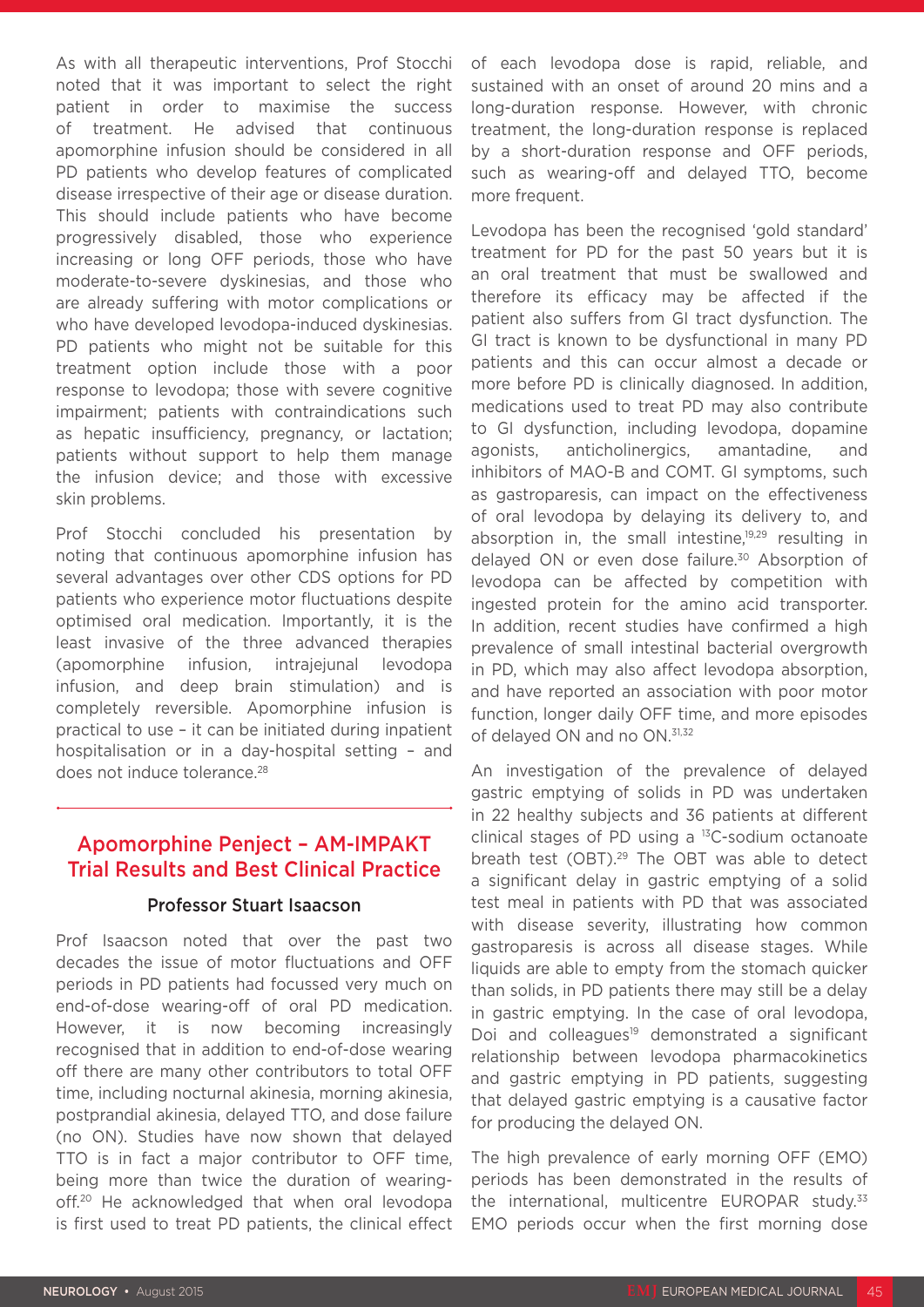of oral levodopa has a delayed onset of action and were found in this study to be present in 59.7% of the 320 patients, occurring throughout the course of PD in mild, moderate, and severe disease. Prof Isaacson highlighted that EMO periods are often an early sign of emerging motor fluctuations and the loss of the long-duration levodopa response, and can occur despite attempts to optimise oral therapy and the use of multiple medications. During episodes of morning akinesia the patient can experience impaired mobility and function until the oral levodopa takes effect, and this is known to have a negative effect on patient QoL.<sup>18</sup> Although morning akinesia represents the motor component of EMO periods, both motor and NMS are frequent in PD patients at these times.

A range of treatment strategies have been employed in an attempt to resolve the issue of morning akinesia, for example the use of longacting dopamine agonists or MAO-B inhibitors, or by aiming to improve delivery of levodopa to the proximal small intestine by using liquid, dispersible, modified, or higher-dose levodopa. However, none of these approaches addressed the problem of PD patients who have gastroparesis where emptying of both solids and liquids may be impaired,<sup>29</sup> and in whom a delayed onset of levodopa effect may still occur. This has been illustrated in a study by Chaná and colleagues,<sup>30</sup> who assessed the pharmacokinetics of levodopa in 19 patients with advanced PD with and without a delayed onset of first levodopa dose in the morning. The results confirmed that the difference in plasma concentrations of levodopa between the two groups was most likely due to delayed gastric emptying, and this phenomenon probably underlies the delayed clinical response to oral levodopa in many PD patients.<sup>30</sup>



Figure 3: Apomorphine pen injection.



### Figure 4: Change from baseline in time-to-ON following apomorphine injection: results of AM-IMPAKT [unpublished data].

SD: standard deviation; vs: versus.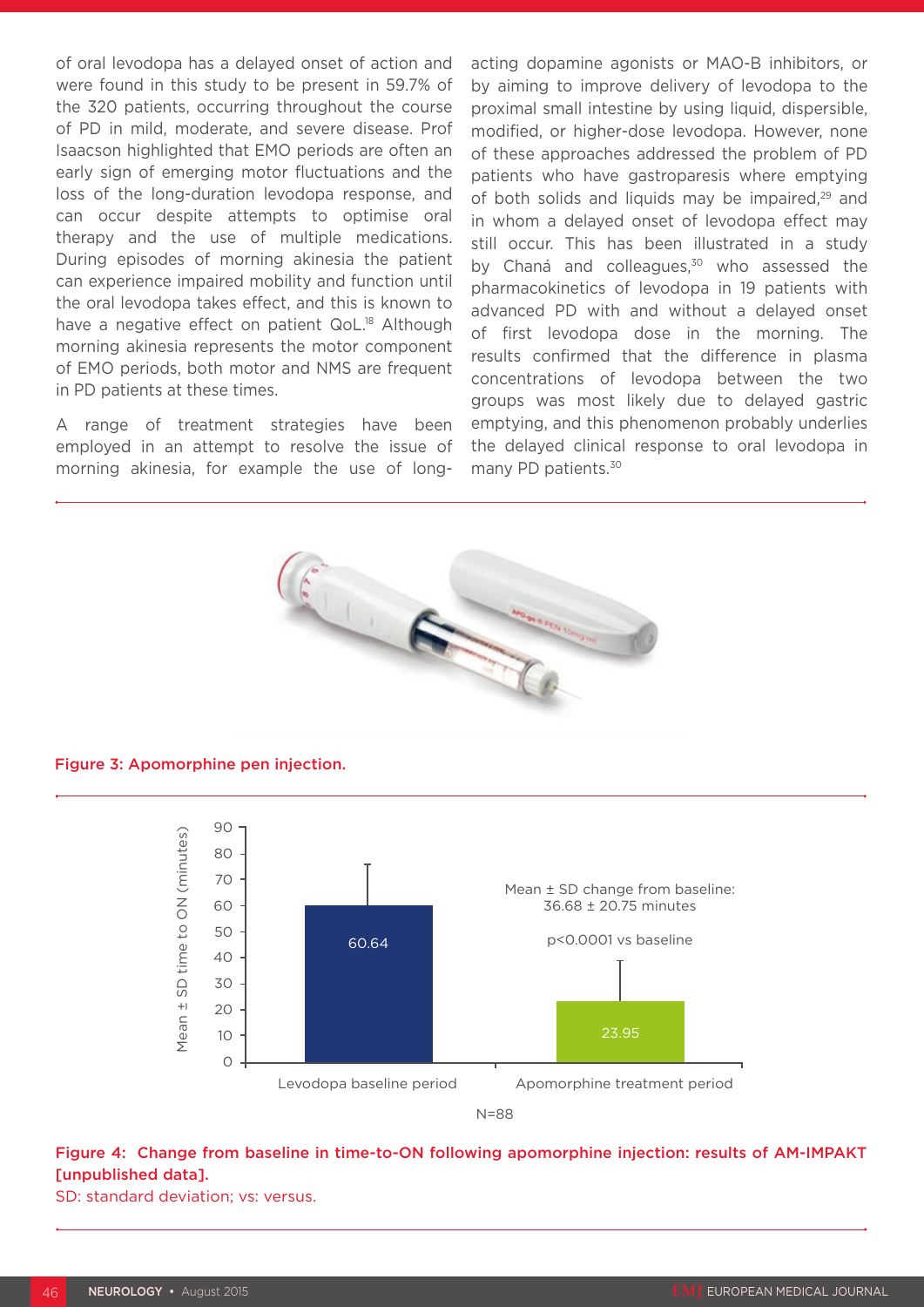These problems highlight the need to consider non-oral therapies to manage motor symptoms in this setting. The potent dopamine agonist apomorphine administered subcutaneously has provided clinicians with an effective option for the rapid resolution of the parkinsonian symptoms for over 25 years. Prof Isaacson considered that subcutaneous apomorphine intermittent injection offered an easy and practical therapeutic option for managing EMO as it avoided the oral route of administration that could be affected by delayed gastric emptying or impaired intestinal absorption. The clinical efficacy of apomorphine infusion has been confirmed in a range of randomised, controlled clinical trials undertaken in the USA. In the APO202 study of 29 PD patients with motor fluctuations and prolonged OFF time despite aggressive oral therapy, apomorphine injection was able to reverse 95% of OFF episodes over a 4-week period when used as needed.34 The APO302 study undertaken in 62 patients at 26 USA centres demonstrated that apomorphine injection was able to achieve rapid and reliable improvements in UPDRS motor scores compared with placebo.<sup>35</sup>

These significant improvements in mean UPDRS motor scores were seen 20 mins after administration of apomorphine injection. In addition, apomorphine injection significantly and rapidly improved mobility as early as 7.5 mins after dosing, and this effect persisted for at least 40 mins after dosing. Apomorphine injection was found to be effective over the long term, with efficacy being maintained in patients with an average therapy duration of 14.5 months. The APO303 study of 56 apomorphine-naïve patients with advanced PD at 17 USA centres provided further confirmationof the ability of apomorphine injection to provide rapid, effective relief of OFF episodes in PD patients already receiving optimised oral medication.36 Mean changes from pre-dose in UPDRS motor were significantly improved following apomorphine injection (4 mg) versus placebo at 20 mins (p=0.0002), 40 mins (p<0.0001; maximum improvement), and 90 mins (p=0.0229) post-administration.

Prof Isaacson described how the use of apomorphine pen injection (Figure 3) has been investigated in the recently completed Phase IV, 10-centre, open-label, efficacy and safety study – AM-IMPAKT (Apokyn for Motor IMProvement of morning AKinesia Trial).<sup>37-39</sup> AM-IMPAKT aimed to investigate whether subcutaneous apomorphine injection given upon awakening was able to provide

rapid and reliable improvement in motor symptoms in PD patients with morning akinesia due to delayed onset of the first oral levodopa dose. During the 7-day baseline study period, each morning following their first oral levodopa dose, patients recorded their TTO in a diary every 5 mins for up to 60 mins by checking boxes either 'yes' or 'no' until onset of ON. Patients subsequently initiated treatment with the apomorphine pen and used this for another 7 days upon awakening, completing the same TTO diary each morning. The primary endpoint was a comparison of TTO between the levodopa study period and the apomorphine injection period.

Morning akinesia was found to be common in the study population and occurred throughout the course of PD, even at relatively early stages. Over half of the PD patients who entered the study were in the first decade of their disease and, despite a range of oral therapies, had experienced persistent morning akinesia for an average of 4 years. The final analysis of data for 88 patients found that apomorphine pen injection significantly improved the primary endpoint of TTO: mean baseline TTO with levodopa averaged 60.64 mins, which reduced significantly to a mean of 23.95 mins with apomorphine injection (p<0.0001; Figure 4), representing a mean change from baseline of 36.7 mins. UPDRS motor scores were also significantly reduced within 15 mins of apomorphine compared with baseline (35.5 versus 17.3; p<0.0001), representing a mean change in UPDRS score of 18.2.

Analysis of individual data for each patient was very revealing and demonstrated the reliability of the response to apomorphine injection. Approximately 98% of patients experienced a rapid and robust clinical improvement in TTO with apomorphine injection. Dose failures were found to be common during the levodopa baseline period; however, most of these patients achieved an ON state with apomorphine injection, the majority within 20 mins.

Significant improvements were also found for the secondary patient-reported outcomes following treatment with apomorphine injection. Patients and investigators were asked to rate their global impression of severity of illness relative to akinesia/ motor function before and after apomorphine therapy, measured on a 7-point scale from 'normal' to 'extremely ill'. In both cases significant improvements were recorded (p<0.0001). Measures of health-related QoL also showed improvement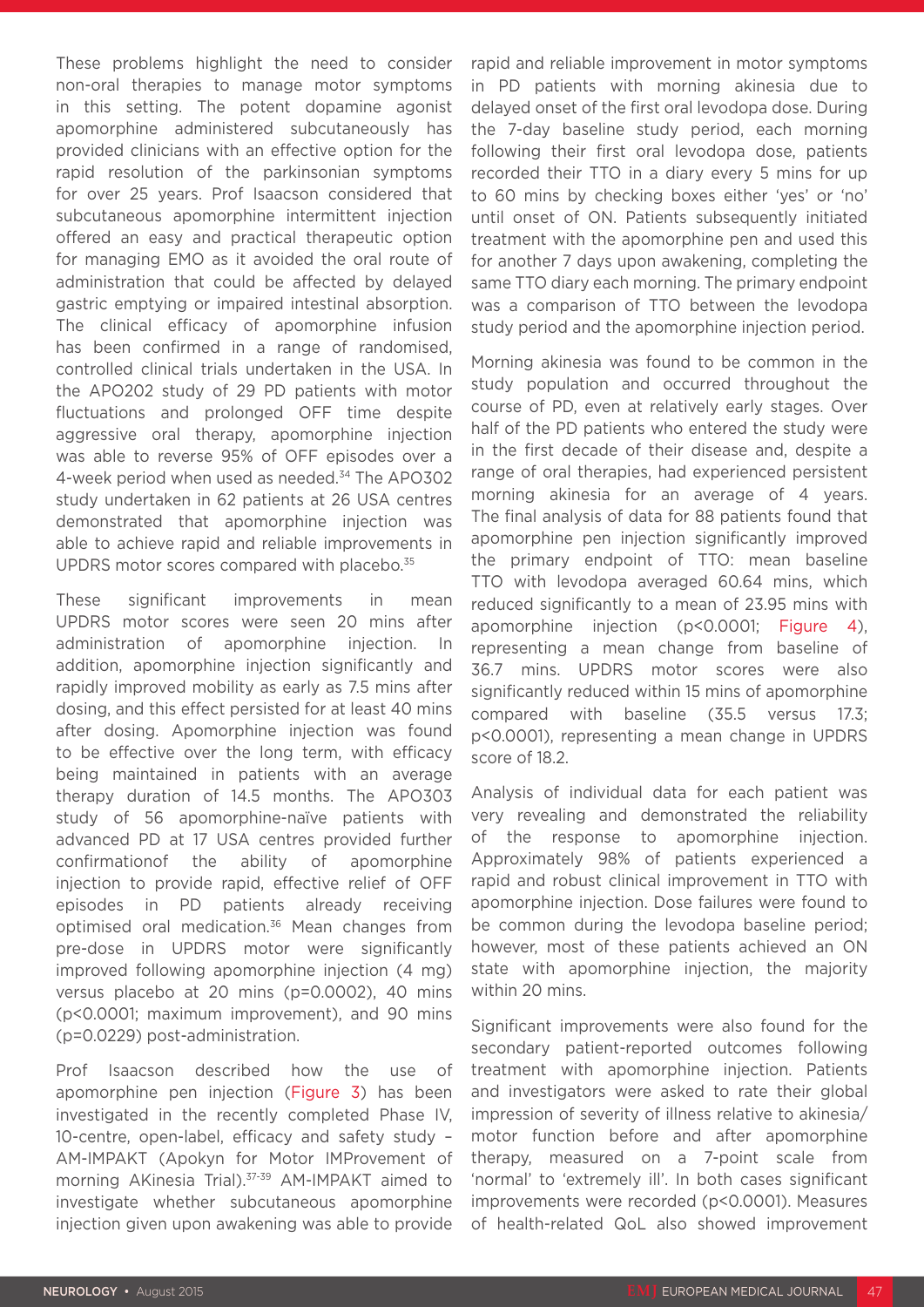with apomorphine injection. EQ-5D-3L is a patientreported health outcome scale related to mobility, self-care, usual activities, pain/discomfort, and anxiety/depression, and each dimension is ranked from 1 (no problem) to 5 (extreme problem), so lower scores indicate a more favourable rating. EQ-5D-3L index scores were significantly reduced from a mean of 3.30 at baseline to a mean of 2.18 at the end of the 1-week apomorphine treatment period (p<0.0001). Using the EQ-5D Visual Analogue Scale, subjects rate their health state relative to akinesia on a scale of 0 (worst imaginable) to 100 (best imaginable), so higher scores indicate a more favourable rating. In AM-IMPAKT, scores also showed significant improvement from a mean of 50.38 at baseline to 65.67 at the end of the apomorphine treatment period (p=0.0001). An exploratory analysis of the number of patients who had at least one dose failure (failure to turn ON within 60 mins) found a total of 46% of patients during the levodopa baseline period compared with 7% during apomorphine injection period.

Prof Isaacson concluded by highlighting the importance of addressing not only end-of-dose wearing-off but also delayed TTO in PD patients, since this comprises the majority of total OFF time. Commonly, oral levodopa onset is impaired or absent due to GI dysfunction and therefore there

is a need for effective non-oral PD medication to return patients to the ON state quickly. Results from the AM-IMPAKT study confirm that morning akinesia is a common but under-recognised symptom of PD and that subcutaneous apomorphine pen injection meets the need for an effective, rapid, and reliable solution to this problem. Notably, the observed reduction in TTO in the study is clinically relevant since there were significant improvements across a range of subjective measures, including UPDRS motor scores, QoL, and clinician and patient global impression of severity.

#### Summary

Prof Trenkwalder concluded the symposium by noting that an Expert Consensus Group Report on the use of subcutaneously administered apomorphine for the management of PD had just been accepted for publication in *Parkinsonism & Related Disorders*. The publication provided both a review of the published literature on the use of apomorphine and also consensus recommendations prepared by 26 advisors from 13 countries to help guide healthcare professionals in the optimal application of apomorphine therapy in clinical practice.

#### REFERENCES

1. Braak H et al. Idiopathic Parkinson's disease: possible routes by which vulnerable neuronal types may be subject to neuroinvasion by an unknown pathogen. J Neural Transm. 2003;110: 517-36.

2. Braak H et al. Pathology associated with sporadic Parkinson's disease--where does it end? J Neural Transm Suppl. 2006;(70):89-97.

3. Lim SY et al. Overview of the extranigral aspects of Parkinson disease. Arch Neurol. 2009;66:167-72.

4. Barone P et al. The PRIAMO study: A multicenter assessment of nonmotor symptoms and their impact on quality of life in Parkinson's disease. Mov Disord. 2009;24:1641-9.

5. Gallagher DA et al. What are the most important nonmotor symptoms in patients with Parkinson's disease and are we missing them? Mov Disord. 2010;25:2493-500.

6. Pfeiffer RF. Gastrointestinal dysfunction in Parkinson's disease. Lancet Neurol. 2003;2:107-16.

7. Pfeiffer RF. Gastrointestinal dysfunction in Parkinson's disease. Parkinsonism Relat Disord. 2011;17:10-5.

8. Pont-Sunyer C et al. The onset of nonmotor symptoms in Parkinson's disease (the ONSET PD study). Mov Disord. 2015;30:229-37.

9. Abbott RD et al. Frequency of bowel movements and the future risk of Parkinson's disease. Neurology. 2001;57:456-62.

10. Abbott RD et al. Bowel movement frequency in late-life and incidental Lewy bodies. Mov Disord. 2007;22:1581-6.

11. Shannon KM et al. Is alpha-synuclein in the colon a biomarker for premotor Parkinson's disease? Evidence from 3 cases. Mov Disord. 2012;27:716-9.

12. Nutt JG, Fellman JH. Pharmacokinetics of levodopa. Clin Neuropharmacol. 1984;7:35-49.

13. Marsden CD, Parkes JD. "On-off" effects in patients with Parkinson's

disease on chronic levodopa therapy. Lancet. 1976;1:292-6.

14. Stocchi F. The hypothesis of the genesis of motor complications and continuous dopaminergic stimulation in the treatment of Parkinson's disease. Parkinsonism Relat Disord. 2009;15 Suppl 1:S9-S15.

15. Stocchi F et al. When do levodopa motor fluctuations first appear in Parkinson's disease? Eur Neurol. 2010;63:257-66.

16. Stocchi F et al. Early DEtection of wEaring off in Parkinson disease: the DEEP study. Parkinsonism Relat Disord. 2014;20:204-11.

17. Warren Olanow C et al. Factors predictive of the development of Levodopa-induced dyskinesia and wearing-off in Parkinson's disease. Mov Disord. 2013;28:1064-71.

18. Chapuis S et al. Impact of the motor complications of Parkinson's disease on the quality of life. Mov Disord. 2005;20:224-30.

19. Doi H et al. Plasma levodopa peak